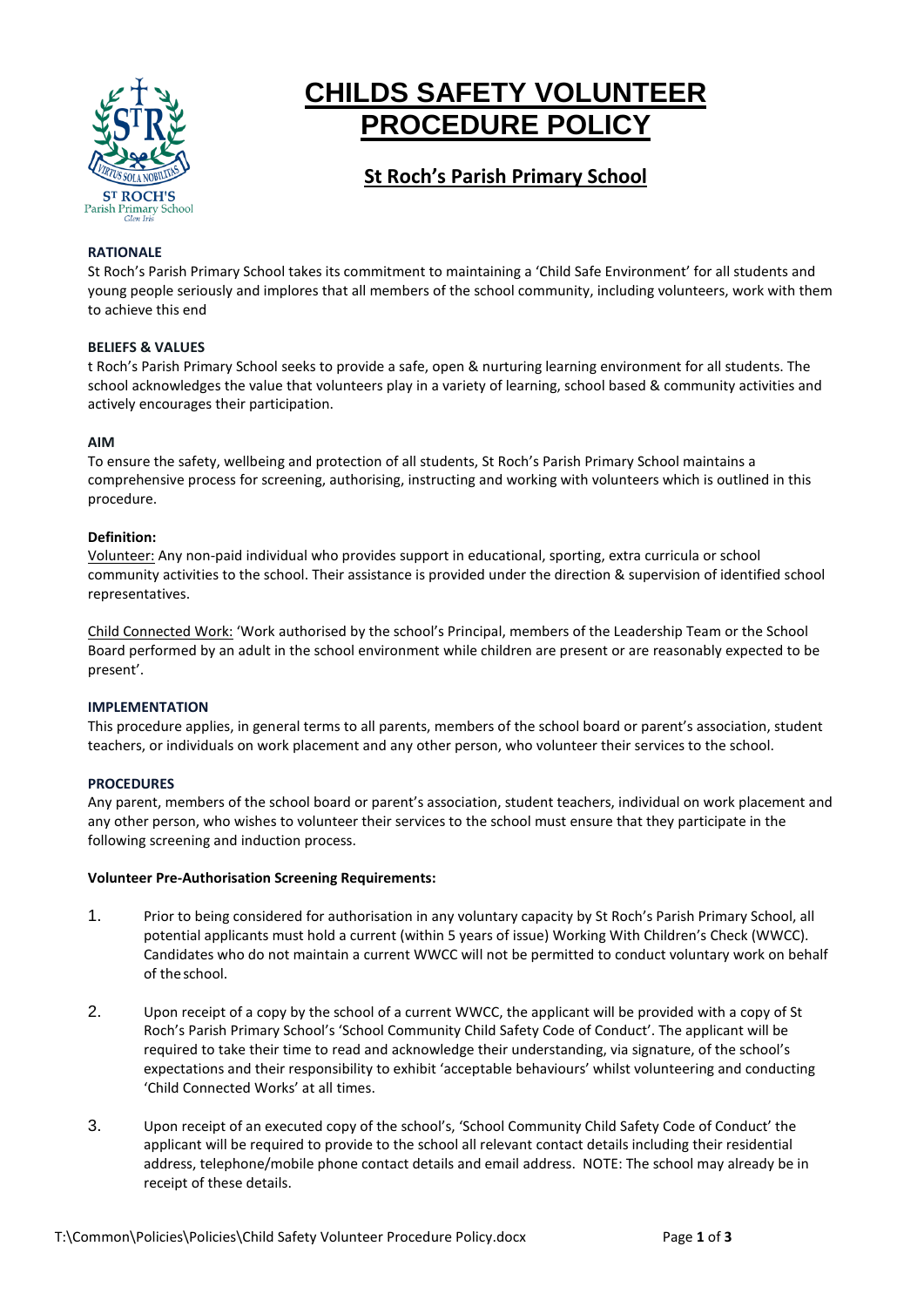- 4. Subsequent to this, the applicant will be provided with a briefing from a member of staff as to exclusion zones and restricted areas where volunteer access is not permitted. These areas may include the student toilets and the staff room. Information pertaining to the school's Emergency Management & Preparedness requirements will also be provided to the applicant at thistime.
- 5. Prior to being authorised to volunteer by St Roch's Parish Primary School, applicants must read, complete and acknowledge their understanding via signature of the volunteer attendance requirements outlined in the school's 'Volunteer Duty Statement'. This Duty Statement must be returned to the school prior to the volunteer receivingauthorisation.

#### **Volunteer Attendance & Participation Requirements**

6. It is the volunteers responsibility to remain familiar with the 'acceptable & unacceptable' behaviours outlined in the school's Child Safety Code of Conduct. They may be done by reading a copy previously provided, or by accessing the School Community Child Safety Code of Conduct via the school website.

All volunteers are reminded that any person suspected of breaching any obligation, duty or responsibility outlined in the Code of Conduct will result in immediate action to address the concern. Where deemed appropriate, a breach of this code of conduct may be referred to Victorian Police.

All volunteers also accept that St Roch's Parish Primary School may choose to cease individual volunteering arrangements at any time where a volunteer is in breach of the School Community Child Safety Code of Conduct or does not adhere to obligations outlined in the school's Volunteer Duty Statement.

7. Upon arrival at St Roch's Parish Primary School all volunteers must acknowledge their attendance by 'signing in' via the Visitor Book*.* It is the responsibility of all volunteers to also acknowledge their departure by signing out.

Where it is not practical to sign in for volunteer activities such as a Working Bee, the School Concert or Fete, it is the responsibility of all volunteers to make their attendance known to a member of the Leadership Team or the supervising staff representative.

8. Volunteers are required to wear a school visitor / volunteer lanyard whilst participating as a volunteer or undertaking 'Child Connected Works'. This lanyard must be visible at all times. Staff members are instructed to approach any adult, during school hours, on the school site who is not wearing a visitor / volunteer lanyard. These individuals will be escorted back to the Administrative Building where they will be required to sign in.

NOTE: Multiple breaches of this essential security requirement may result in the authorisation to the volunteer being revoked.

9. Upon entering the school site for the purpose of voluntary work all volunteers must promptly report to the supervising staff member. Volunteers are not permitted to attend any other area of the school without the knowledge of the supervising staffmember. NOTE: Multiple breaches of this essential security requirement may result in the authorisation to the

volunteer being revoked.

- 10. Volunteers are not permitted to:
	- I. Work in isolation with a student. The supervising staff member will ensure that students remain in groups or volunteer work will be undertaken in an open and visible environment, in close proximity to a member of staff.
	- II. Treat any member of staff, student, including their own, disrespectfully. This includes the use of inappropriate language, prejudice or oppressive behaviour or expressing personal views on cultures, race, ethnicity, sexuality or disabilities.
	- III. Speak aggressively to a staff member or student, including their own child.
	- IV. Disciplining student, including their own child.
	- V. Disclose with any member of the school community, including their own children, confidential information obtained as a result of participating as a volunteer or in 'Child Connected Works'. (Ie…